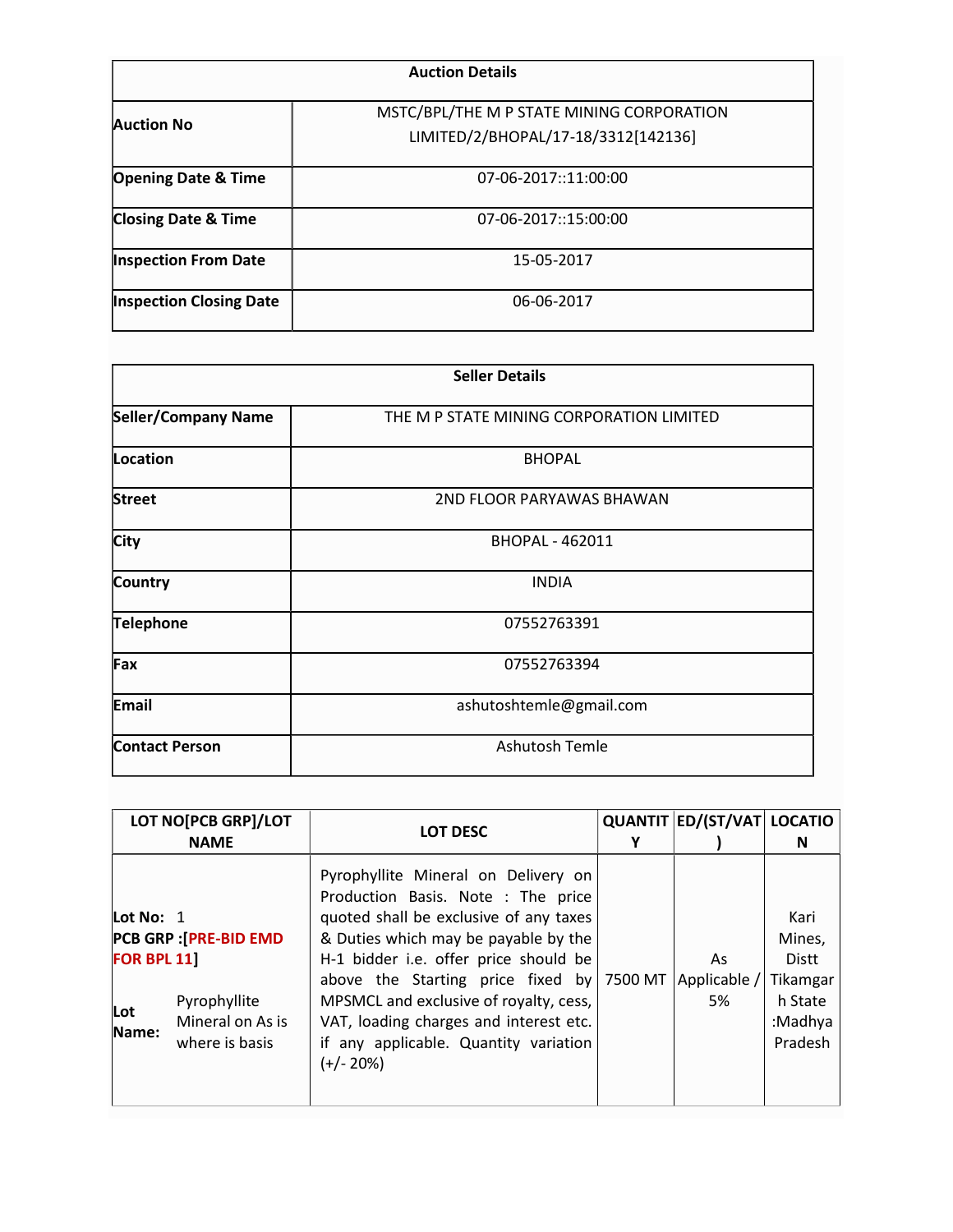# SPECIAL TERMS & CONDITIONS OF e-Auction FOR SALE OF "Pyrophyllite Mineral" Lying at Kari, Distt. Tikamgarh (M.P.)

THE e-AUCTION SALE IS GOVERNED BY THE GENERAL TERMS & CONDITIONS (GTC), BUYER SPECIFIC TERMS & CONDITIONS (BSTC) AND SPECIAL TERMS & CONDITIONS (STC) OF THE e-AUCTION. IN CASE OF ANY CONFLICT OR DIFFERENCES AMONG ANY PROVISIONS OF GTC, BSTC & STC, THE PROVISIONS OF STC WILL PREVAIL OVER OTHERS IN THE PARTICULAR e-AUCTION.

I. Bidding related details are mentioned in the table below:

| e-Auction Details          |                                                                                                                                                                                                                                                    |  |
|----------------------------|----------------------------------------------------------------------------------------------------------------------------------------------------------------------------------------------------------------------------------------------------|--|
| <b>Product Description</b> | Pyrophyllite mineral Available at MPSMCL Kari Mines "On as is where is basis"                                                                                                                                                                      |  |
| e-auction Date             | 07/06/2017                                                                                                                                                                                                                                         |  |
| e-auction Time             | 11:00 A.M. to 3:00 P.M.                                                                                                                                                                                                                            |  |
| <b>Supply period</b>       | 1(One) Year (As per ST & C 7.1)                                                                                                                                                                                                                    |  |
| e-auction Quantity         | Pyrophyllite Mineral - 7500 MT approx.                                                                                                                                                                                                             |  |
|                            | (QTY. VARIATION +/-20%) at the discretion of MPSMCL                                                                                                                                                                                                |  |
| <b>Starting Price</b>      | <b>Pyrophyllite Mineral - Rs.2245/- PMT</b>                                                                                                                                                                                                        |  |
| <b>Pre-Bid EMD</b>         | <b>Rs. 25.00 Lakh</b>                                                                                                                                                                                                                              |  |
| <b>Payment Schedule</b>    | 1) MPSMCL shall notify monthly dispatch schedule in advance by $25th$ of the preceding<br>month. The successful bidder shall make the payment of the entire quantity within 7<br>days of such notification. No piecemeal payment will be accepted. |  |
|                            | 2) On receipt of such payment, The MPSMCL shall issue Release Order for the<br>quantity for which the payment has been made.                                                                                                                       |  |
|                            | 3) Buyer will mandatorily ensure lifting of entire allotted material for the month within<br>that month only to avoid forfeiture of Security Deposit.                                                                                              |  |
|                            | 4) No RO will be released for material for which payment has not been received.                                                                                                                                                                    |  |

IV. All the bid offers received in the e-Auction will be valid till the issuance of Sale Intimation Letter or 15 days, whichever is later.

THE TERMS & CONDITIONS INCLUDING THE LIST OF MATERIAL APPEARING ON THE DATE OF E-AUCTION IS FINAL AND BINDING ON THE PARTICIPANT BIDDERS. THE SAME MAY PLEASE BE DOWNLOADED FOR ANY FURTHER REFERENCE.

1. The M.P.STATE MINING CORPORATION LTD. BHOPAL (Contact Person : Shri N.C. Desai , S.DGM (Geology) Bhopal & Shri Nagendra Singh, Manager (Mines) Kari, Mob.9425437094, PH. 0755-2763391/92, FAX No. 0755-2763394 and 07683-244308,. MPSMCL, the Owner/Seller, will be hereinafter referred to as PRINCIPAL.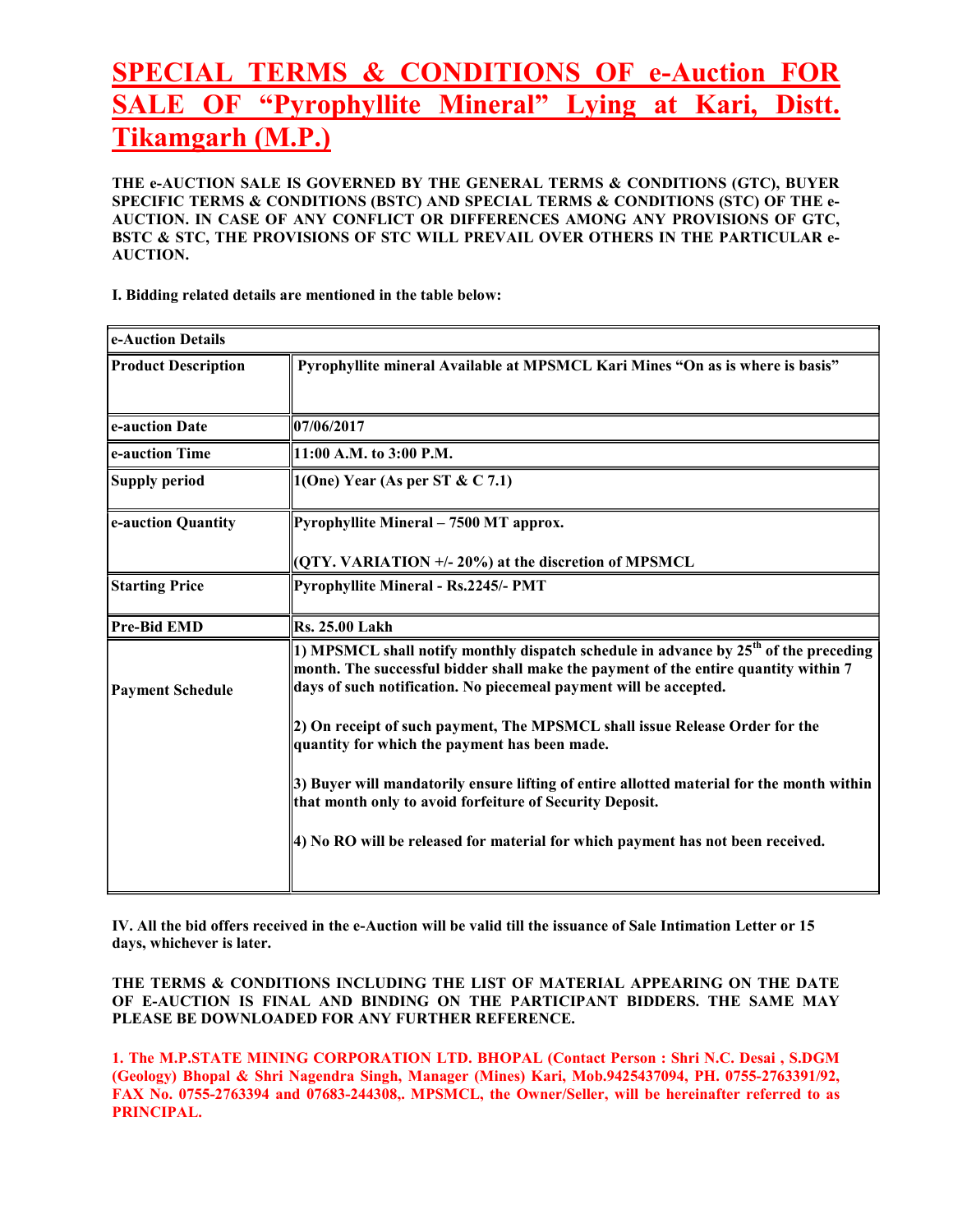and MSTC Ltd., the Selling Agent of the PRINCIPAL, having its office at Bhopal will be hereinafter referred to as MSTC (Contact Person : Shri S.K.TIWARY, CHIEF MANAGER, PH.0755-2552241, FAX.4075720). Wherever the word buyer is indicated, it will be referred to as successful bidder.

2. The General Terms & Conditions (GTC) as displayed on the MPSMCL Website & e-Auction Website of MSTC shall be constructed to be an integral part of the offer and the Bidder may like to download the same for their record. However, in case of any conflict between the STC and GTC, the STC shall prevail.

## (3) MODE OF DESPATCH/LOADING CHARGES:

3.1 A. MODE OF DESPATCH:-The material will be for dispatches through road only by trucks/tippers from Kari Pyrophyllite Mines, Kari, Distt. Tikamgarh.

B. LOADING CHARGES: - Loading and Transportation to be arranged by successful bidder and entire expenses in this regard are to be borne by them.

3.2 Bidders/Buyers will be permitted to visit the Pyrophyllite Mines, Kari except on holidays, during the working hours of all working days between 8:00 AM to 3:00 PM. However Stock Material shall be available for pre-bid inspection from date of e- auction notice till the day preceding the auction date.

(4) Bidding Process:

4.1 The registered Bidders shall be required to record their acceptance after login, of the Terms & Conditions of the e-Auction before participation in the actual Bidding Process.

4.2 Before participating in e-Auction, bidders are required to satisfy themselves with the quality of & Pyrophyllite mineral being offered for sale.

4.3 The Bidders while bidding shall quote their "Bid Price" above the Starting price PMT of Pyrophyllite mineral in Indian Rupee as base price on Ex-Kari Mines basis, Exclusive of Royalty, Loading Charges, Cess, VAT and interest etc. if any applicable.

4.4 Tax/VAT shall be charged extra as applicable. 'C' form is acceptable and are to be submitted in advance in the absence of which Release Order shall be issued at prevailing full rate of vat and the difference shall be retained in cash for that particular sale and shall be credited back to the buyer's account on receipt of 'C' form in original.

4.5 The date, time and period of e-Auction as notified in advance including closing time on portal of M/s. MSTC Limited shall be adhered to except in the event of force majeure. However, the closing time of e-Auction will be automatically extended up to last Bid time, plus 08 minutes, so that opportunity is given to other Bidders for making an improved Bid.

4.6 The Starting price of this e-Auction shall be Rs.2245/- PMT for Pyrophyllite mineral shall be awarded to H-1 bidder at the time of close of the auction subject to approval from MPSMCL. Bidders shall be free to bid above the reserve price. Further the bidder shall offer successive bids (PMT) in the increment of Rs.1/- (Rupees One only) during the normal e-Auction period and the extended period.

#### 4.7 ADDITIONAL INFORMATION:-

1. On receipt of more than one offers, highest bid shall be accepted.

2. If only one bid is received in the first invitation and offered price is 10% or more over and above the reserve price, then it may be sanctioned. If such single bid offers less than that or in an event of receipt of no offer, new bids will be invited with the same reserve price.

3. Even if single bid is received in the second invitation for e- auction, equal to or above the reserved price, the same may be accepted.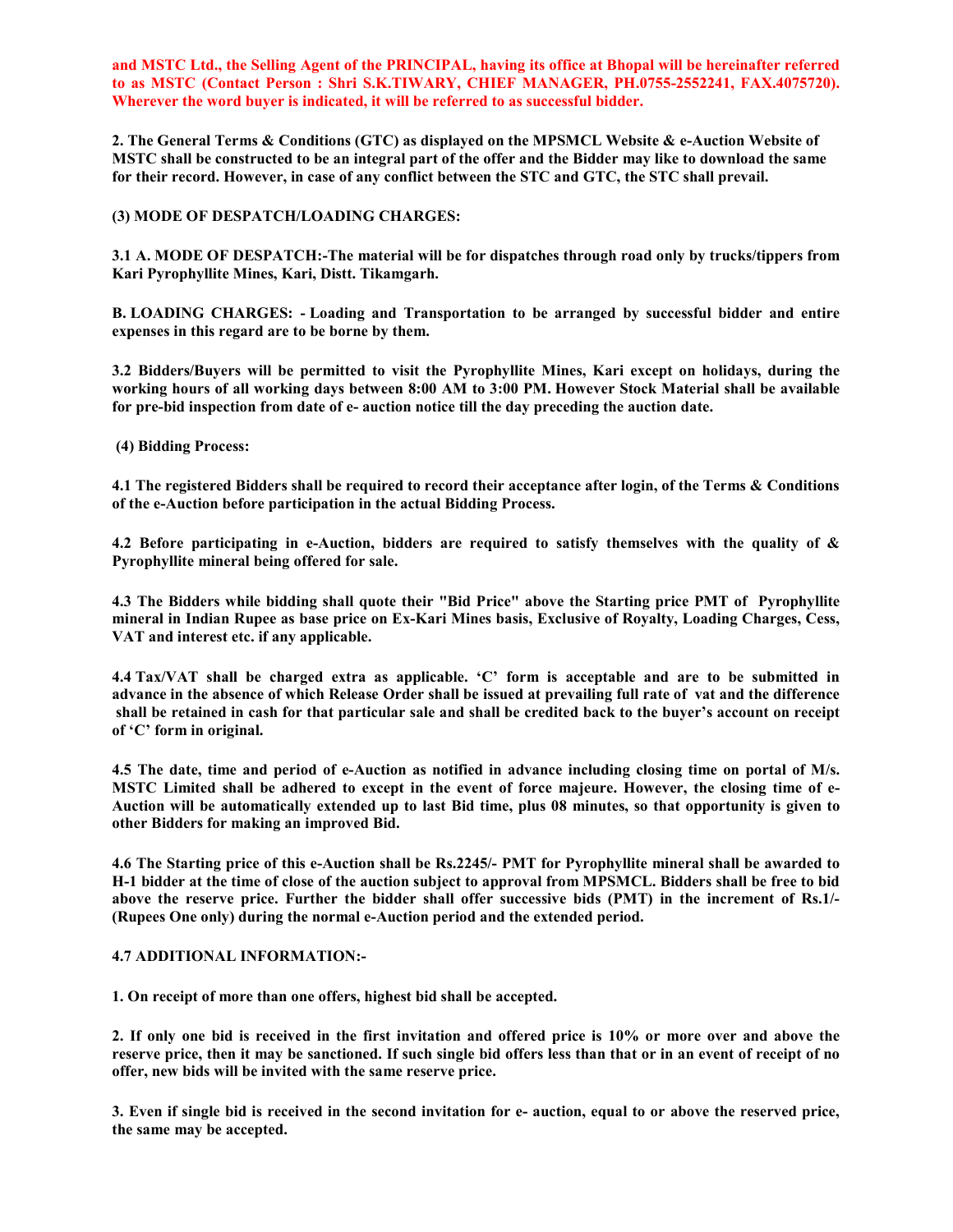4. On failure of second invitation, reserved price of the mineral may be suitably revised.

#### (5) Post e-Auction Process:

5.1 Each successful bidder will be intimated through e-mail by MSTC Limited however, it will be the responsibility of the bidder to personally see and download the result displayed on website of M/s MSTC Ltd. (www.mstcecommerce.com) after close of e-Auction.

 5.2 The successful bidders will be required to deposit value of quantity with MPSMCL strictly as per Clause 7 of the terms of payment after the intimation by MSTC/MPSMCL.

5.3 The Pre-Bid EMD Rs. 25.00 Lakhs (Twenty Lakhs) shall not be treated as an adjustment towards material value, but would stand converted into a 'Security Deposit (SD)' for performance of the bidders towards completion of the said transaction and the said SD would be retained with MPSMCL and the same will be released without any interest, after the successful lifting of the entire material awarded and to the satisfaction of MPSMCL.

#### (6) Terms of Payment:

6.1. Successful bidder/buyer are advised to make payment arrangement as under:-

1) MPSMCL shall notify monthly dispatch schedule in advance by  $25<sup>th</sup>$  of the preceding month. The successful bidder shall make the payment of the entire quantity within 7 days of such notification. No piecemeal payment will be accepted.

2) On receipt of such payment, The MPSMCL shall issue Release Order for the quantity for which the payment has been made.

3) Buyer will mandatorily ensure lifting of entire allotted material for the month within that month only to avoid forfeiture of Security Deposit.

4) No RO will be released for material for which payment has not been received.

5) The total quantity (with qty. variation +/- 20% at the discretion of MPSMCL) offered in this e-Auction will have to be lifted by successful bidder within One year from date of intimation by MSTC. Failure to do so shall result in forfeiture of security deposit by MPSMCL as per clause 10.

6.2 Refund of Security Deposit: The security deposit would be refunded by MPSMCL, on request of the successful bidder to MPSMCL, only after completion of applicable lifting period and physical lifting of Pyrophyllite mineral after deducting for any loss or damages caused to MPSMCL's property, while lifting the Pyrophyllite mineral. However, in the event of default in performance by the bidder, the provision of forfeiture of the 'Security Deposit' as stipulated in Clause 10, would be applicable and invoked by MPSMCL.

6.3 The Pyrophyllite mineral value as in Clause 7.1 above shall be deposited by way of DD/PO drawn in favour of "THE MADHYA PRADESH STATE MINING CORPORATION LIMITED" payable at Kari. The buyers shall also have the option of making e-Payment through NEFT/RTGS.

The bank details of M/s MPSMCL is:

# A/C NAME - THE MADHYA PRADESH STATE MINING CORPORATION LIMITED

# BANK NAME – PUNJAB NATIONAL BANK

A/C NO. – 1305002100020884

IFSC CODE – PNB0130500

BRANCH - TIKAMGRAH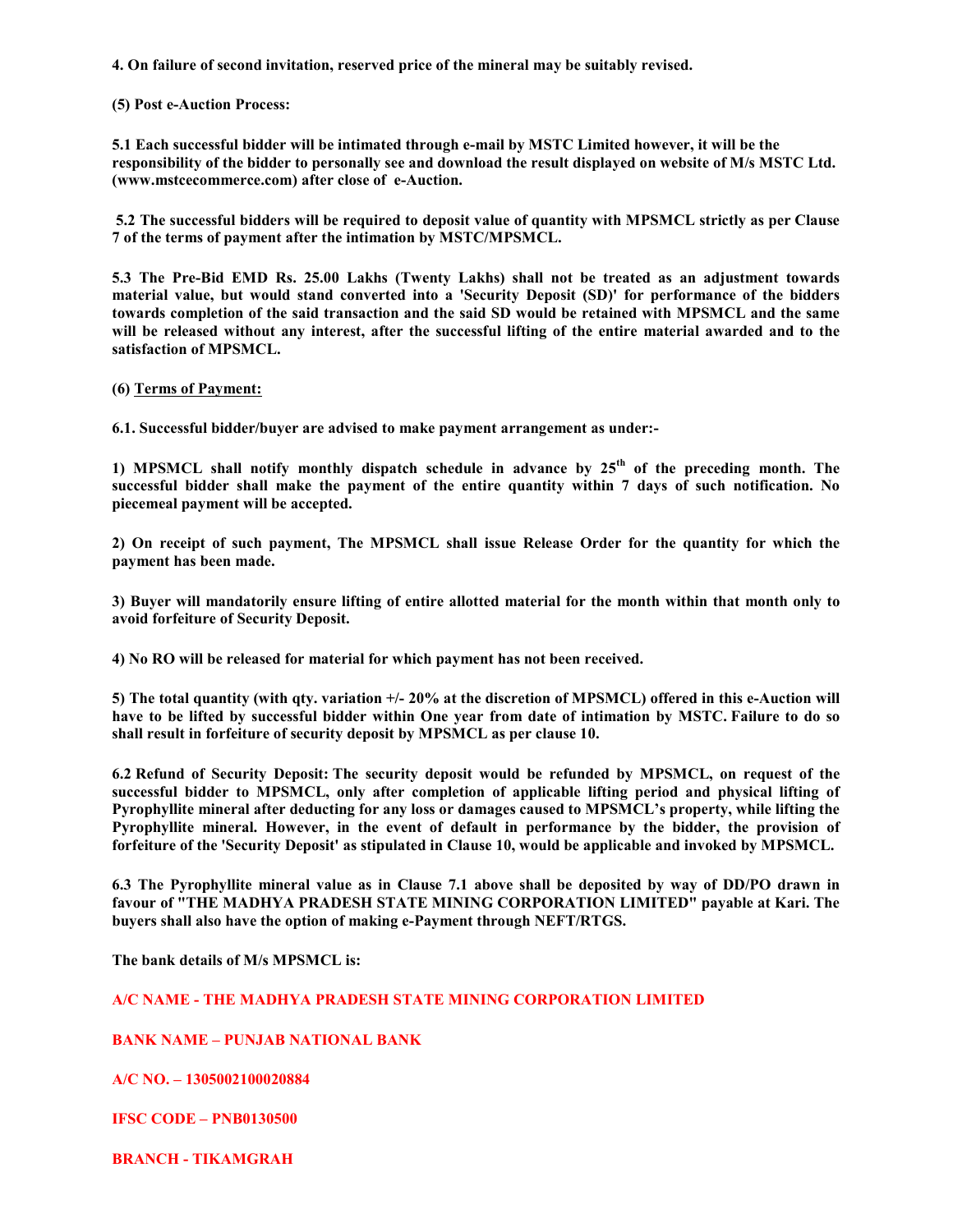## (7) Procedure of Pyrophyllite mineral Delivery

7.1 The delivery period to complete the lifting of the entire bid quantity shall be 1 year from the date of intimation by MSTC/MPSMCL.

7.2 MPSMCL shall issue separate Release Orders to the successful bidders in terms of Clause (7) after realization of payment. The Buyer has to submit the option through a Sale / Delivery Order mentioning the destination and the Release Order issued by MPSMCL would indicate the same accordingly along with the destination.

7.3 It is the responsibility of the Bidder/Buyer to take delivery of the Pyrophyllite mineral from the mines, strictly adhering to the safety precautions and the provisions of Environment Protection Act. The loading of the Pyrophyllite mineral into the trucks arranged by the buyer's will be done at his own cost. Transportation of Pyrophyllite mineral to the buyer's premises shall be the sole responsibility of the buyer only, at their own cost and they shall fully ensure the safety rules as well as prevent any spillage causing pollution issues.

7.4 The Quality of the Pyrophyllite mineral will be determined as per the records. The Quantity of the Pyrophyllite mineral for billing and all other purposes will be determined as per net weight recorded at Kari Pyrophyllite mineral mines weigh-bridge or any other place as prescribed by MPSMCL.

(8) Refund of EMD for Unsuccessful bidders: In case of unsuccessful bidders, pre-Bid EMD shall be refunded by MSTC Limited after the e-Auction is over, on the bidder's request. The unsuccessful bidders need to mail their Bank account details for the same at mstcbhopal@mstcindia.co.in.

(9) Forfeiture of Security Deposit: The security deposit of the successful Bidders will be liable for forfeiture in the following cases:-

9.1 If the successful bidders do not lift the bid quantity within the stipulated period, the security deposit of Rs. 25.00 Lakhs (Twenty Lakhs), would be forfeited.

9.2 If the Buyer denies taking the material in writing after issuance of Release Order, security deposit of Rs.25.00 Lakhs (Twenty Lakhs), shall stand forfeited.

(10) ROYALTY, TAXES, DUTIES AND CLEAN ENERGY CESS:

10.1 Royalty will be extra as applicable from time to time as declared by Central Govt. /Statutory authorities.

10.2 Sales Tax / VAT shall be charged extra as applicable. 'C' forms are to be submitted in advance. 3 % CST amount shall be retained in cash till receipt of 'C' form.

10.3 Any revision in duties, taxes, levies etc. by the Govt. shall be passed on to the buyers.

(11) General Terms & Conditions:

11.1 The Pyrophyllite mineral procured under e-Auction is for use within the country.

11.2 All terms and conditions of Scheme are subject to force majeure conditions as applicable.

11.3 Bidders must always ensure to keep their email address valid. In any case Buyers cannot be absolved from fulfilling the responsibility of compliance of any of the terms and conditions herein including payment terms due to non-receipt of emails from MSTC Limited.

11.4 Bidders must be extremely careful to avoid any error in bidding (whether typographical or otherwise) and they are fully responsible to check and rectify their bid before submitting their Bid into the live-Auction floor by clicking the "Bid" button.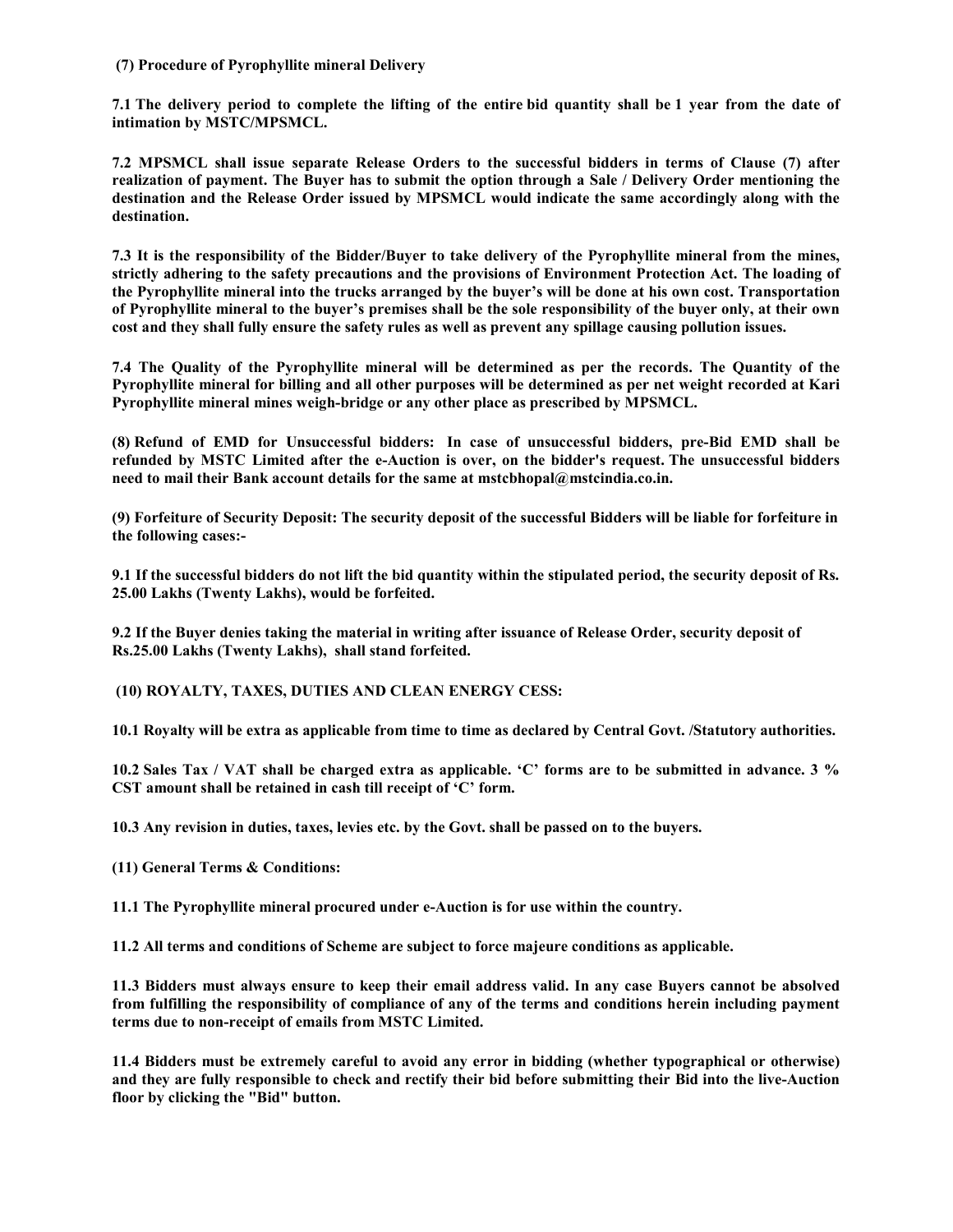11.5 There is no provision for bidding in decimals. The Bidder shall be solely responsible for all consequences arising out of the bid submitted by them (including any wrongful bidding by them) and no complaint/representation will be entertained by MSTC Limited/ MPSMCL in this regard.

11.6 The decision of the Managing Director of MPSMCL in matters related to this e-Auction shall be final and binding on the bidders/Buyers.

11.7 Quantity mentioned in notice is only indicative and may undergo a change depending on factors like actual availability of Pyrophyllite mineral.

11.8 Notwithstanding anything contained in the e-Auction sale notice or advertisement issued as to description and particulars of material put up for sale, the sale of the Pyrophyllite mineral is on Ex-Kari Mines on "As Is Where Is" and no complaint basis only. MSTC/ MPSMCL Ltd do not give any assurance or guarantee that the material to be delivered will adhere to notice or advertisement or quality/ specification. No claim whatsoever shall be entertained on account of loss of weight due to moisture or on quality grounds. The bidder/buyer shall have to satisfy themselves regarding the quality of Pyrophyllite mineral and make their offer accordingly. No plea of misunderstanding or ignorance of conditions put forth subsequent to any confirmation of sale shall be accepted. The principle of "CAVEAT EMPTOR" (let the buyer be aware) will apply.

11.9 The dispatches are on Ex-Mines basis. Claims on Quality or Quantity beyond dispatch point shall not be entertained.

11.10 MPSMCL / MSTC Limited reserves the right to cancel the sale of Pyrophyllite mineral under this e-Auction at any stage at its sole discretion without assigning any reason thereof and no party shall have any right whatsoever to raise any claim in that regard on that count.

11.11 MPSMCL /MSTC LTD. reserves their rights to amend/modify/reject the auction deal in full/part and reserves the right to further modify/amend and revise the terms and conditions contained herein in full or in part at any point of time and no party shall have any right, whatsoever to raise any claim in that regard on that count.

11.12 Sale under each e-Auction shall be an individual, independent, unique and complete transaction.

11.13 MPSMCL /MSTC will not be in any way responsible for failure to deliver the material due to cause beyond their control such as strike, lockout, cessation of work by labourers, shortened hours, act of GOD or other causes or other contingencies whatsoever. In case of such force majeure conditions, the period of delivery shall automatically get extended proportionately. The bidder/buyer shall not be entitled to cancel the contract on these grounds.

11.14 CONDUCT DURING DELIVERY: Bidder/Buyer shall solely be responsible for movement and proper behavior of their deputies, agents, and laborers within MPSMCL premises. If any damage caused to MPSMCL's property, the buyer is responsible to make good such damage to the satisfaction of MPSMCL, and the decision of MPSMCL Limited, in this regard shall be final and binding.

11.15 STATUTORY AND SAFETY CONDITIONS: Before commencement of delivery operations, the buyer shall take group insurance for the workers under his control, which will not only cover fatal accidents, but also injuries, which may or may not result in partial or permanent disablement. The copy of cover note for insurance shall be submitted in the MPSMCL's office.

11.16 COMPLIANCE WITH LABOUR LAW AND SAFETY RULES: During the delivery period, the workers employed by the buyer within the mine premises will be governed by the Labour Laws and Rules, Factory Act, Provision of EPF Act 1951 and MPSMCL's Security and Safety Rules as applicable.

11.17 ACCIDENTS ETC. TO BUYERS LABOURER: MPSMCL /MSTC will not be responsible at any point of time for any injuries caused to the workers engaged by the buyer due to accident within the Kari Pyrophyllite mineral Project premises or at the place of work and the bidder/buyer will make available transport facility to the accident victims to the hospital and give proper arrangement for medical attention and treatment to his labourers and their representative. The bidder/buyer will be solely responsible for any claim arising out of the employment, injuries to labourers in the course of employment under any statute. It is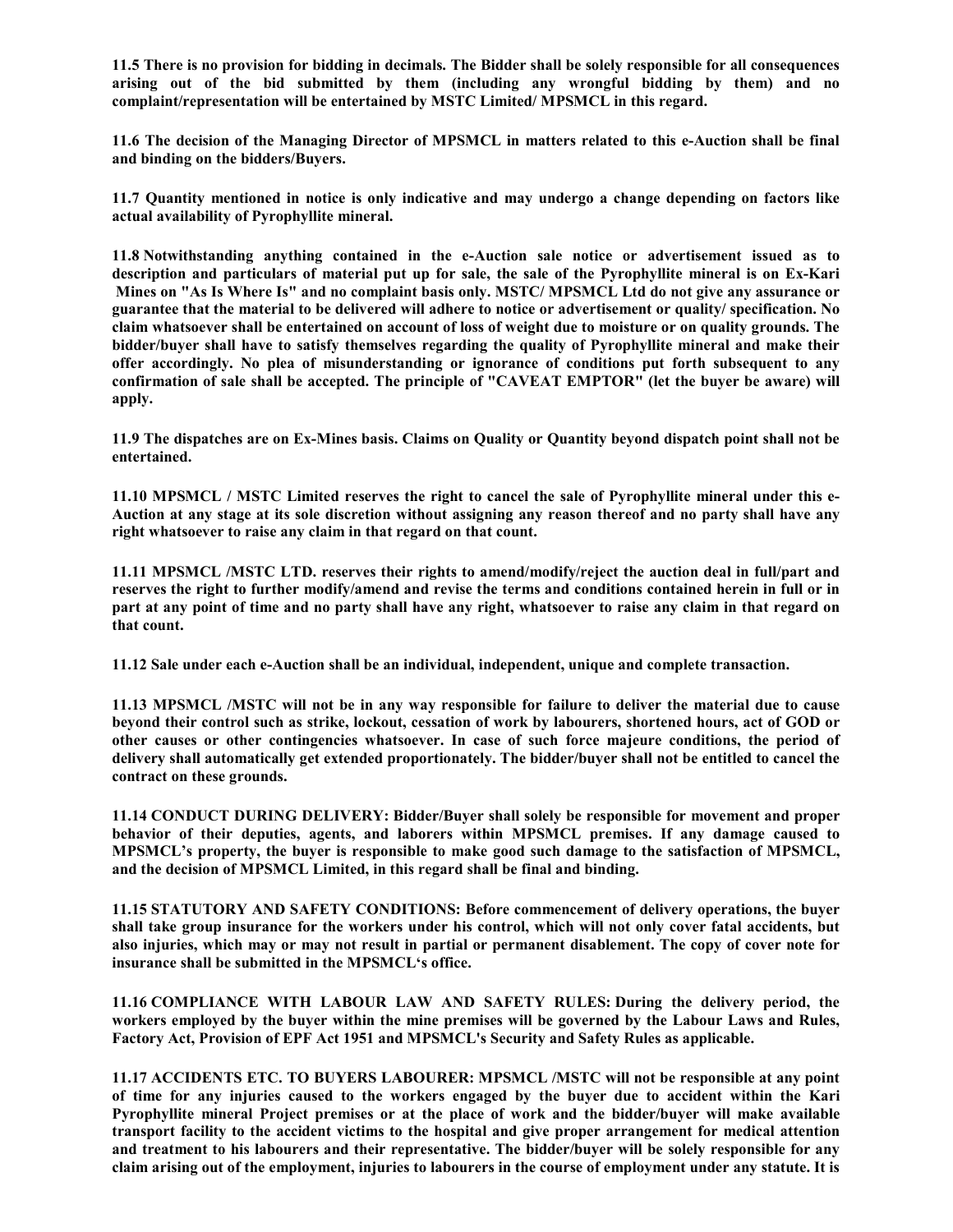the responsibility of the bidder/buyer to provide necessary safety appliances like hand gloves, helmet, boots etc to the labourers who are engaged for handling of the goods Pyrophyllite mineral.

11.18 During delivery, if any of the labourers are found not wearing the proper safety appliances; they will not be permitted to carry out the delivery works and will be sent out of Kari Pyrophyllite mineral Project premises. MPSMCL reserves its right to stop the delivery work, if it is carried out in an unsafe manner.

11.19 Bidder/buyer shall arrange their own trucks/dumpers, and shall make their own arrangement for transportation of the material under supervision of authorized official of the MPSMCL.

11.20 The authorization for the men and material has to be obtained from the MPSMCL's authorized officer.

11.21 The buyer shall observe all statutory and safety measures. The suggestions given by the Mines Manager/Authorized official of Kari Mines MPSMCL shall be scrupulously followed. All the labourers engaged by the buyer must wear safety kits like helmet, shoes, safety belts, gloves, etc. without which the entry is prohibited.

The buyer has to make his own arrangements for accommodation and canteen facilities for his workers.

11.22 BLACKLISTING: If it is found that the bidder/buyer is not following the terms and conditions of payment/delivery or other conditions of the auction and also indulging in any malpractices either himself or by his agents, deputies or observer, such bidder/buyer are liable to be blacklisted and appropriate action will be taken as deemed fit by MPSMCL /MSTC.

11.23 No interest will be paid to the bidder/buyer on the amount paid or deposited by him and on the amount refundable to him, if any.

11.24 Removal, loading and transportation of Pyrophyllite mineral will be allowed with the specific permission obtained from MPSMCL's officers authorized by Kari Mines MPSMCL. The safety precautions and procedures shall be stringently followed by the buyer.

11.25 No Delivery of material will be given on holidays observed by MPSMCL. All deliveries will commence from 7:00A.M. and close at 3:00 P.M. MPSMCL may change the delivery time of material depending upon the site conditions. The bidder/buyer should intimate in writing in advance as to when vehicle will come for taking out the materials. The Lorries authorized by the officer-in-charge of Kari Weighbridge alone will be permitted inside the Mines area for loading of the material. For the entry of vehicles in the Mines area, which is covered in the project area, the statutory obligations like valid driving license, road tax details, brake check up clearance, etc. shall be submitted to the officer authorized by the Manager Kari Mines MPSMCL and their permission is to be obtained. If the bidder/buyer comes without prior written intimation and permission as above, the MPSMCL Ltd has got the right to return the vehicle without loading and bidder/buyer cannot claim for any loss towards the same. The loaded trucks/dumpers shall be permitted to move out of the Mines area after Weighment and completion of formalities at Weighbridge, Kari Mines MPSMCL. After loading of Pyrophyllite mineral if the gross weight is found more than the permitted weight, the vehicle will be sent back for unloading the excess quantity to Stock Yard. If it is less, the vehicle can go for reloading the balance quantity. The spillage of Pyrophyllite mineral from the Truck near the weigh bridge shall be cleared by the buyer then and there. The empty trucks shall also be fully cleared by the buyer before taking weight.

Note:- Apart from terms and conditions mentioned here, the buyer shall also be bound by the terms and conditions mentioned in the Release Order.

11.26 The material will be delivered only to the successful bidder/buyer or to their authorized representatives. If the successful bidder/ buyer desires to authorize a representative or an agent for delivery, in such case the bidder/buyer shall produce suitable authorization letter authorizing his representative or agent to lift the materials from MPSMCL's premises.

11.27 Employees of MPSMCL /MSTC are not eligible to participate or to represent on any ones behalf in the e-Auction.